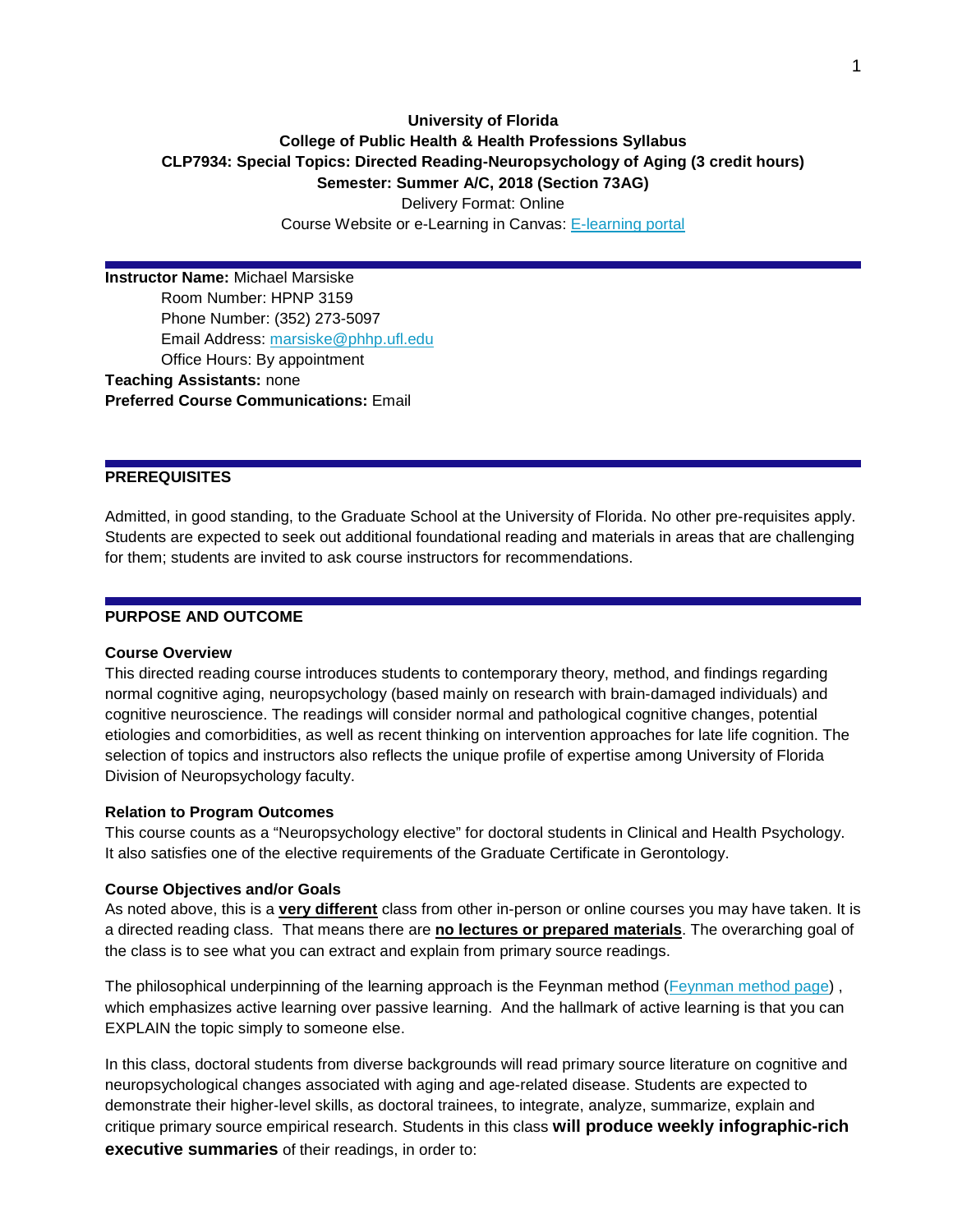- 1. Explain and summarize the content of each week's readings, using minimal jargon, specialized vocabulary, or acronyms, **so that a typical naïve undergraduate student could learn from it**
- 2. Integrate and organize the readings, drawing linkages across articles within and between weeks, in order to describe higher order themes about cognitive aging
- 3. Appraise and critique the weekly articles in order to draw conclusions about the quality of the evidence for the week's topic, so that they may identify critical next steps to be addressed by the research field

Weekly assignments serve two functions:

- (a) a reading check (so they should incorporate content from all assigned readings), but also
- (b) an application of the Feynman method, showing the ability to synthesize, summarize and extract "big picture" themes from the readings via infographic, image-rich executive summary presentations.

### **Instructional Methods**

This online course is a directed reading course. Students will access personal-use electronic copies of all assigned readings in this course (online, in the UF Canvas system). Each week, students will be expected to summarize, synthesize and integrate readings (along with outside material they choose to bring in) so that they can explain readings to others. This will take the form of a weekly executive summary produced by the student (see "Assignments" below for details).

# **DESCRIPTION OF COURSE CONTENT Topical Outline/Course Schedule**

Specific weekly readings are listed in the appendix to this syllabus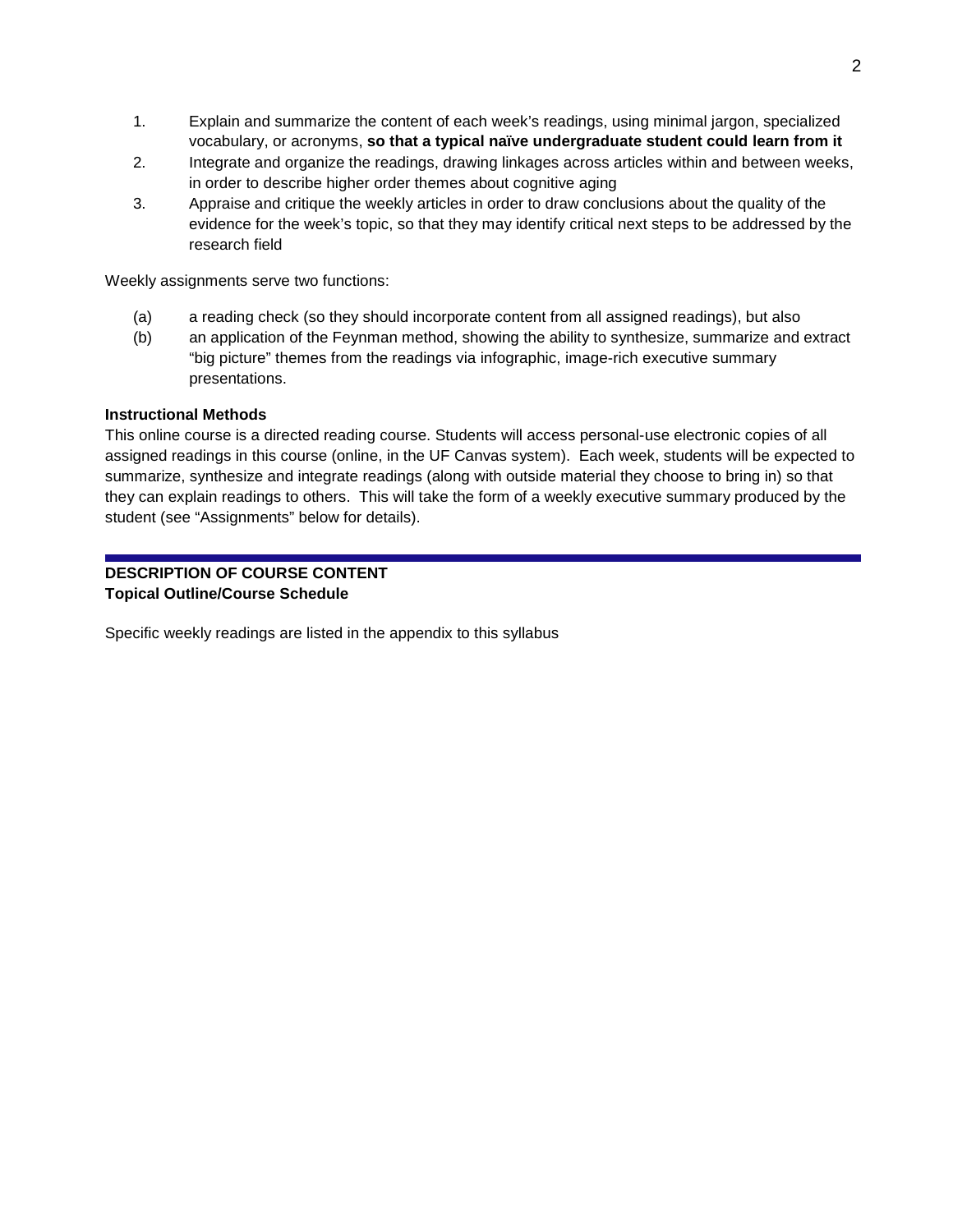| Week           | Date(s) | Topic(s)                                                                                            |
|----------------|---------|-----------------------------------------------------------------------------------------------------|
| $\mathcal{I}$  | 5/21    | Normal cognitive changes                                                                            |
| $\overline{2}$ | 5/30    | Neuroimaging/neuroscience methods and aging* Note special Wednesday<br>deadline due to Memorial Day |
| 3              | 6/4     | Memory aging                                                                                        |
| $\overline{4}$ | 6/11    | Visuospatial aging                                                                                  |
| $\overline{5}$ | 6/18    | <b>The Dementias</b>                                                                                |
| 6              | 6/25    | Normal cognitive changes                                                                            |
| $\overline{7}$ | 7/2     | Neuroimaging/neuroscience methods and aging*Note special Wednesday<br>deadline due to Memorial Day  |
| $\delta$       | 7/9     | Memory aging                                                                                        |
| 9              | 7/16    | Visuospatial aging                                                                                  |
| 10             | 7/23    | The Dementias                                                                                       |
| 11             | 7/30    | Normal cognitive changes                                                                            |
| 12             | 8/6     | Neuroimaging/neuroscience methods and aging*Note special Wednesday<br>deadline due to Memorial Day  |

### **Caveat**:

The above schedule and procedures in this course are subject to change in the event of extenuating circumstances. Any changes will be announced in class, and the student is personally responsible for obtaining updated information regarding those changes.

## **Course Materials and Technology**

Each week is associated with readings (empirical articles, meta-analyses, review chapters, theoretical papers, fact sheets, consensus statements). These are detailed below in the weekly calendar, and electronic copies will be provided at the class elearning site. The specific weekly reading list is given in the bibliography in the appendix of this syllabus.

## **Technology**

Students are required to access all materials in Canvas, and to submit all materials in Microsoft format (Office, Powerpoint) in Canvas. Software can be obtained through the [UF Apps site](https://apps.ufl.edu/) or at [UF Software](https://software.ufl.edu/agreements/microsoft/student/downloads/)  [Downloads.](https://software.ufl.edu/agreements/microsoft/student/downloads/) Readings are provided in Adobe pdf format, and can be accessed via the [free AdobeAcrobat](http://www.adobe.com/products/reader.html)  [reader.](http://www.adobe.com/products/reader.html)

## **Technical Support**

For technical support for the materials posted in the course e-Learning site, activities, and assessments, please post in the appropriate discussion or contact the instructor.

If you cannot upload a document due to technical problems (e.g., if Canvas is down), you may e-mail Dr. Marsiske. The timestamp on your e-mail will serve as the time submitting. In such cases, please upload your assignment to Canvas also, once the technical issue is resolved. We also require you to contact the UF Helpdesk and obtain a "problem ticket number" to further document your good-faith attempts to resolve the technical problem. Official text: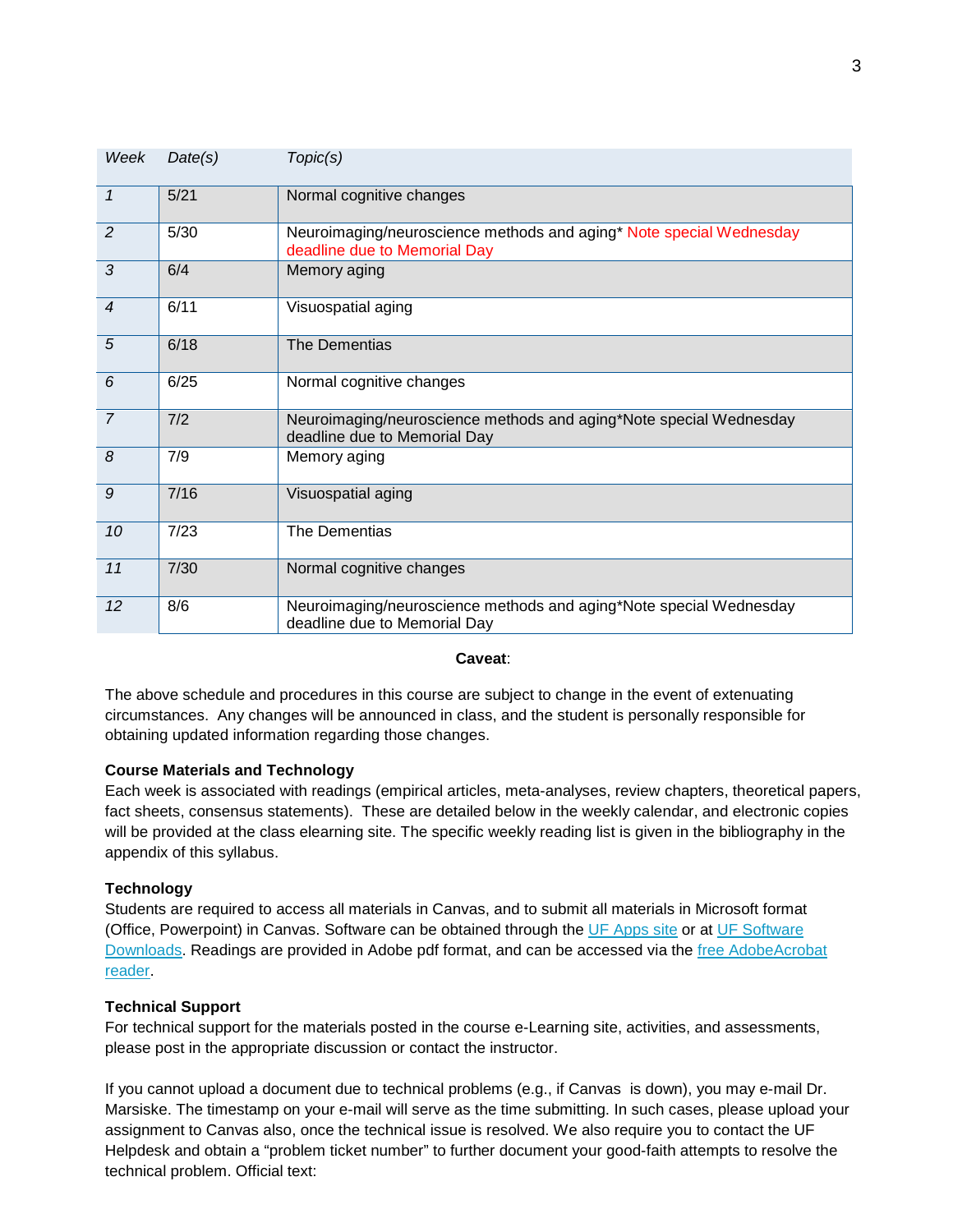- Don't wait until the last minute. Know when the [assignment] is due and leave yourself plenty of time.
- [Finish your assignment] during Help Desk hours (http://helpdesk.ufl.edu) so that if you encounter problems, there will be someone available to help you.
- Make sure you have a dependable internet connection.
- Use a current, updated browser and operating system
- Make sure you read your instructions carefully before beginning the assignment.
- If you encounter any unexpected behavior (error messages, inability to log in, etc.,) take a screen shot of the problem (Print Scrn) and paste (CTRL+V) into a program like Word or Paint. Save this file. This is important so that your instructor knows your problem is legitimate, and to assist the UF Computing Help Desk in helping you fix the problem.
- If you encounter problems that prevent you from [completing the assignment], immediately call the UF Computing Help Desk at 352-392-4357. Keep the ticket number for future reference.
- When you are done with your [assignment], be sure you submit it! If you do not see a successful submission message, your test is still in progress. You will not get a grade until you submit.

For all other technical support for this class, please contact the UF Computing Help Desk at:

Phone Number: (352) 392-HELP (4357) Option 2 Email: [helpdesk@ufl.edu](mailto:helpdesk@ufl.edu) Webpage with Chat: [UF Computing Help Desk](http://helpdesk.ufl.edu/)

# **ACADEMIC REQUIREMENTS AND GRADING**

The grade for the class will be based on the weekly Executive Summaries. Each Executive Summary will be weighted to count for the exact same proportion of your final grade, even if varying numbers of pages-to-read are given to each week.

## **Assignments (submitted via Canvas)**

The Executive Summary should:

- a) Be 6-8 pages (this will vary on how dense your presentation is). Most students submit this as a powerpoint.
- b) The goal is for it to be an INTEGRATIVE SUMMARY of themes and ideas in the readings of the week, and should also include critiques ('unanswered questions', 'methodological issues') that emerge from your critical reading of the material.
- c) Your approach to reviewing the articles to to provide a summary/synthesis/integration/analysis of what you have read
	- the executive summary should not be a point-by-point review of each article, but should provide the "big picture"
	- the summary should be at the level of "what you would tell an educated layperson about this week's materials"
- d) Use as few words as possible. Images (graphs, tables, figures from the readings, as well as your own summary charts, bulleted lists, or images from the internet—properly credited) should be the centerpiece of these summaries. Your general goal should be to summarize the material in the style of an infographic (see below).
- e) You are encouraged to draw on materials outside of the required readings (e.g., Wikipedia definitions, illustrative images, background info not contained in the readings). However, this must not come at the expense of materials in the readings. The key point of these assignments is to show that you have read, understood, and synthesized the week's materials. So that should always be your main goal.

## *Executive summary resources*

See the Course Hub -- >Resources section of the class website for guidance on creating executive summaries for this class.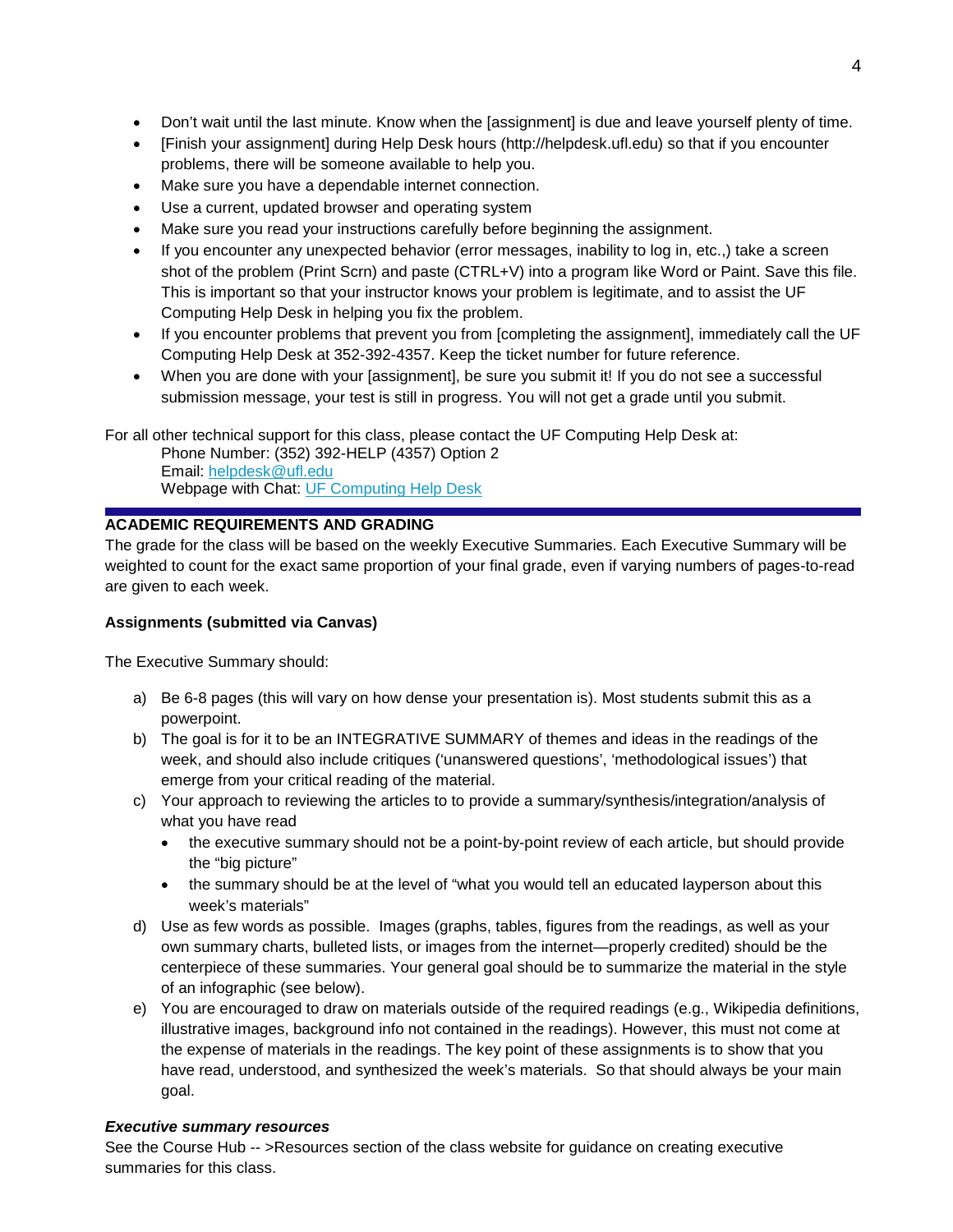### **Grading**

| Requirement        | Due date                          | Points or % of final grade |
|--------------------|-----------------------------------|----------------------------|
| Week 1 Assignment  | 5/21                              | 8.33%                      |
| Week 2 Assignment  | 5/30* (Weds, due to Memorial Day) | 8.33%                      |
| Week 3 Assignment  | 6/4                               | 8.33%                      |
| Week 4 Assignment  | 6/11                              | 8.33%                      |
| Week 5 Assignment  | 6/18                              | 8.33%                      |
| Week 6 Assignment  | 6/25                              | 8.33%                      |
| Week 7 Assignment  | 7/2                               | 8.33%                      |
| Week 8 Assignment  | 7/9                               | 8.33%                      |
| Week 9 Assignment  | 7/16                              | 8.33%                      |
| Week 10 Assignment | 7/23                              | 8.33%                      |
| Week 11 Assignment | 7/30                              | 8.33%                      |
| Week 12 Assignment | 8/6                               | 8.33%                      |

### **See below for additional policy on late submissions.**

## **After your PowerPoint has been graded, it may be distributed to other class members for review and mutual learning**.

## **Point system used** *(i.e., how do course points translate into letter grades).*

| Points<br>earned | $-100$<br>93- | 90-92 | 87-89 | 83-86 | 80-82 | $7 - 79$ | $73 - 76$ | $70 - 72$       | 67-69 | 63-66 | 60-62 | Below<br>60 |
|------------------|---------------|-------|-------|-------|-------|----------|-----------|-----------------|-------|-------|-------|-------------|
| Letter<br>Grade  | $\mathsf{A}$  | д.    | B+    |       | D.    | ∼        | ╭<br>◡    | $\sqrt{2}$<br>v | D+    | ◡     | <br>ັ | -           |

Please be aware that a C- is not an acceptable grade for graduate students. A grade of C counts toward a graduate degree only if an equal number of credits in courses numbered 5000 or higher have been earned with an A. In addition, the Bachelor of Health Science Program does not use C- grades.

### **Letter grade to grade point conversions are fixed by UF and cannot be changed.**

| Letter |     | А-   | B+             | В   | В-   | ◡+   | $\sqrt{2}$<br>ີ | ⌒<br>$\mathbf{v}$ | D+          | ◡                  |      | -<br>-<br>_   | WF  |               | NG            | $\sim$ $\prime$<br><u>ა-ს</u> |
|--------|-----|------|----------------|-----|------|------|-----------------|-------------------|-------------|--------------------|------|---------------|-----|---------------|---------------|-------------------------------|
| Grade  |     |      |                |     |      |      |                 |                   |             |                    |      |               |     |               |               |                               |
| Grade  | 4.0 | 3.67 | 3.33<br>$\sim$ | 3.0 | 2.67 | 2.33 | 2.0             | 1.67              | 33<br>⊏ت. ا | $\mathsf{.0}$<br>и | 0.67 | $\sim$<br>v.v | 0.0 | $\sim$<br>v.v | $\cap$<br>U.U | 0.0                           |
| Points |     |      |                |     |      |      |                 |                   |             |                    |      |               |     |               |               |                               |

For greater detail on the meaning of letter grades and university policies related to them, see the [Grading and](https://catalog.ufl.edu/ugrad/current/regulations/info/grades.aspx)  [Grade Policies](https://catalog.ufl.edu/ugrad/current/regulations/info/grades.aspx) posted by the Registrar's Office.

### **Exam Policy**

No exams for this class.

### **Policy Related to Extra Credit**

For [student evaluations of teaching,](https://evaluations.ufl.edu/) all members of the class will be awarded one (1) bonus point if 80% of the enrolled class completes evaluations, and two (2) bonus points if 100% of the enrolled class completes evaluations.

### **Policy Related to Make up Exams or Other Work**

For homework, late submissions are not encouraged. Late submissions will be accepted for up to 7 days, but with the following penalty schedule:

With regard to missing or incomplete assignments, the following policies apply:

• Coordinator/instructors will not contact you about missing or incomplete assignments. **It is your responsibility** to check that the correct Summary has been submitted to Canvas on time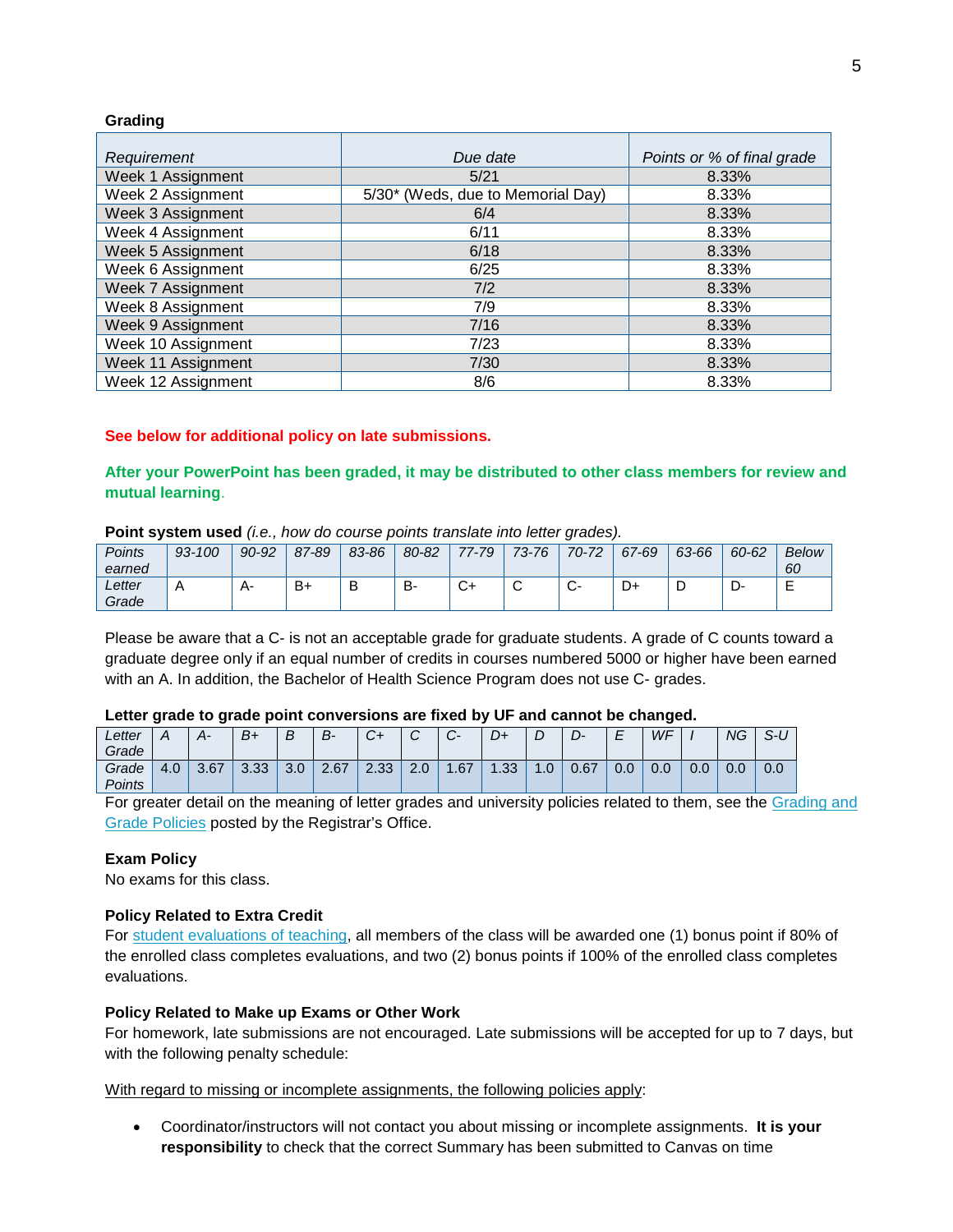- **It may be possible to avoid a late penalty IF YOU CONTACT THE INSTRUCTOR AT LEAST 24 HOURS IN ADVANCE.** You should email the course coordinator and explain what issue (e.g., bereavement, illness) necessitates lateness. In some cases, documentation may be requested. If a lateness allowance is agreed to, this applies to a single assignment only. It does not allow you to delay future assignments. Note, conference attendance or doctoral qualifying examinations or thesis/dissertation defenses do not constitute valid lateness excuses.
- If your assignment is late, you will lose 10% each day up to the seventh day, after which a zero grade will be assigned. Each assignment is initially graded up to a total of 10 points according to the rubric (before it is converted to 6.67% or 13.33% of your grade, depending on assignment). Thus, if an assignment is worth a maximum of 10 points, you will lose 1 point for each late day. "Late" begins one minute after the due time (e.g., an assignment due at 11:59 pm is considered late at midnight). Penalties are as follows:

|   | Degree of lateness                       | <b>Penalty applied</b>                       |
|---|------------------------------------------|----------------------------------------------|
|   | 1 minute to 24 hours late                | 10% of maximum deducted from achieved grade  |
| 2 | 1 day + 1 minute late to 48 hours late   | 20% of maximum deducted from achieved grade  |
| 3 | 2 days + 1 minute late to 72 hours late  | 30% of maximum deducted from achieved grade  |
| 4 | 3 days + 1 minute late to 96 hours late  | 40% of maximum deducted from achieved grade  |
| 5 | 4 days + 1 minute late to 120 hours late | 50% of maximum deducted from achieved grade  |
| 6 | 5 days + 1 minute late to 144 hours late | 60% of maximum deducted from achieved grade  |
| 7 | 6 days + 1 minute late to 168 hours late | 70% of maximum deducted from achieved grade  |
| 8 | 7 days + 1 minute late or longer         | 100% of maximum deducted from achieved grade |

**NOTE: UPLOADING THE WRONG DOCUMENT IS SAME-AS-LATE**, even if you have documentation that you completed the document on time. **It is your responsibility to verify that you have uploaded the correct document.** (You should open or download your uploaded homeworks and double- or triple-check that you have uploaded the right one).

- There will be no exceptions to this policy.
- If you have uploaded the wrong document, and Canvas does not allow you to correct this, you should IMMEDIATELY send the correct document to Dr. Marsiske via email.

## **Incomplete grades:**

An incomplete grade may be assigned at the discretion of the instructor as an interim grade for a course in which the student has 1) completed a major portion of the course with a passing grade, 2) been unable to complete course requirements prior to the end of the term because of extenuating circumstances, and 3) obtained agreement from the instructor and arranged for resolution (contract) of the incomplete grade. Instructors assign incomplete grades following consultation with Department Chairs.

## **Policy Related to Technical Issues**

Any requests for make-ups due to technical issues **must** be accompanied by the ticket number received from the UF Computing Help Desk created when the problem was reported to them. The ticket number will document the time and date of the problem. You **must** e-mail me within 24 hours of the technical difficulty if you wish to request a make-up.

## **Policy Related to Required Class Attendance**

All faculty are bound by the UF policy for excused absences. For greater detail on excused absences, see the [Attendance Policies](https://catalog.ufl.edu/ugrad/current/regulations/info/attendance.aspx) posted by the Registrar's Office. As an online class, no physical attendance is required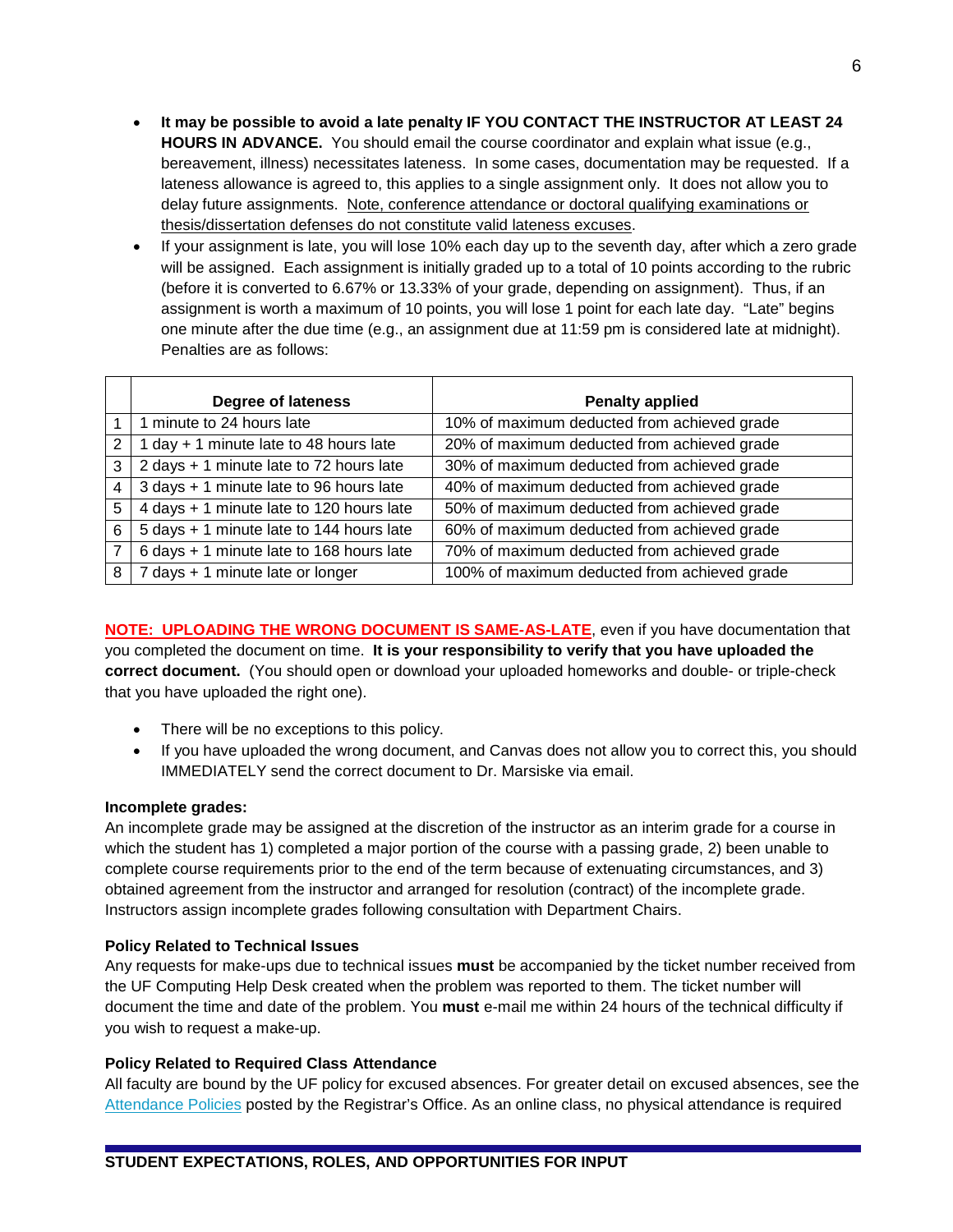#### **Inclusive Learning Environment**

Public health and health professions are based on belief in human dignity and on respect for the individual. As we share our personal beliefs inside or outside of the classroom, it is always with the understanding that we value and respect diversity of background, experience, and opinion, where every individual feels valued. We believe in, and promote, openness and tolerance of differences in ethnicity and culture, and we respect differing personal, spiritual, religious and political values. We further believe that celebrating such diversity enriches the quality of the educational experiences we provide our students and enhances our own personal and professional relationships. We embrace the University of Florida's Non-Discrimination Policy, which reads:

*"The University shall actively promote equal opportunity policies and practices conforming to laws against discrimination. The University is committed to non-discrimination with respect to race, creed, color, religion, age, disability, sex, sexual orientation, gender identity and expression, marital status, national origin, political opinions or affiliations, genetic information and veteran status as protected under the Vietnam Era Veterans' Readjustment Assistance Act."*

If you have questions or concerns about your rights and responsibilities for inclusive learning environment, please see your instructor or refer to the [Office of Multicultural & Diversity Affairs](http://www.multicultural.ufl.edu/) website.

#### **Expectations Regarding Course Behavior**

Students are expected to complete all work by the deadline stated, and to contact the instructor in advance with any problems related to completing course assignments.

#### **Communication Guidelines**

A discussion board exists in Canvas for any open questions about course materials and assignments. You are welcome to post any questions. Please be respectful, and follow UF Netiquette quidelines. Please do not use the open forums for complaints or criticisms. Please do not post your suspected "answers" for any questions, so as not to interfere with the independent problem solving of other students.

#### **Academic Integrity**

Students are expected to act in accordance with the University of Florida policy on academic integrity. As a student at the University of Florida, you have committed yourself to uphold the Honor Code, which includes the following pledge:

## *"We, the members of the University of Florida community, pledge to hold ourselves and our peers to the highest standards of honesty and integrity."*

You are expected to exhibit behavior consistent with this commitment to the UF academic community, and on all work submitted for credit at the University of Florida, the following pledge is either required or implied:

#### *"On my honor, I have neither given nor received unauthorized aid in doing this assignment."*

It is your individual responsibility to know and comply with all university policies and procedures regarding academic integrity and the Student Honor Code. Violations of the Honor Code at the University of Florida will not be tolerated. Violations will be reported to the Dean of Students Office for consideration of disciplinary action. For additional information regarding Academic Integrity, please see [Student Conduct and Honor](https://sccr.dso.ufl.edu/)  [Codes](https://sccr.dso.ufl.edu/) information at the Dean of Students Office website or the [Academic Expectations](http://graduateschool.ufl.edu/admissions/orientation/academic-expectations/) information at the Graduate School website for additional details.

Please remember cheating, lying, misrepresentation, or plagiarism in any form is unacceptable and inexcusable behavior.

#### **Online Faculty Course Evaluation Process**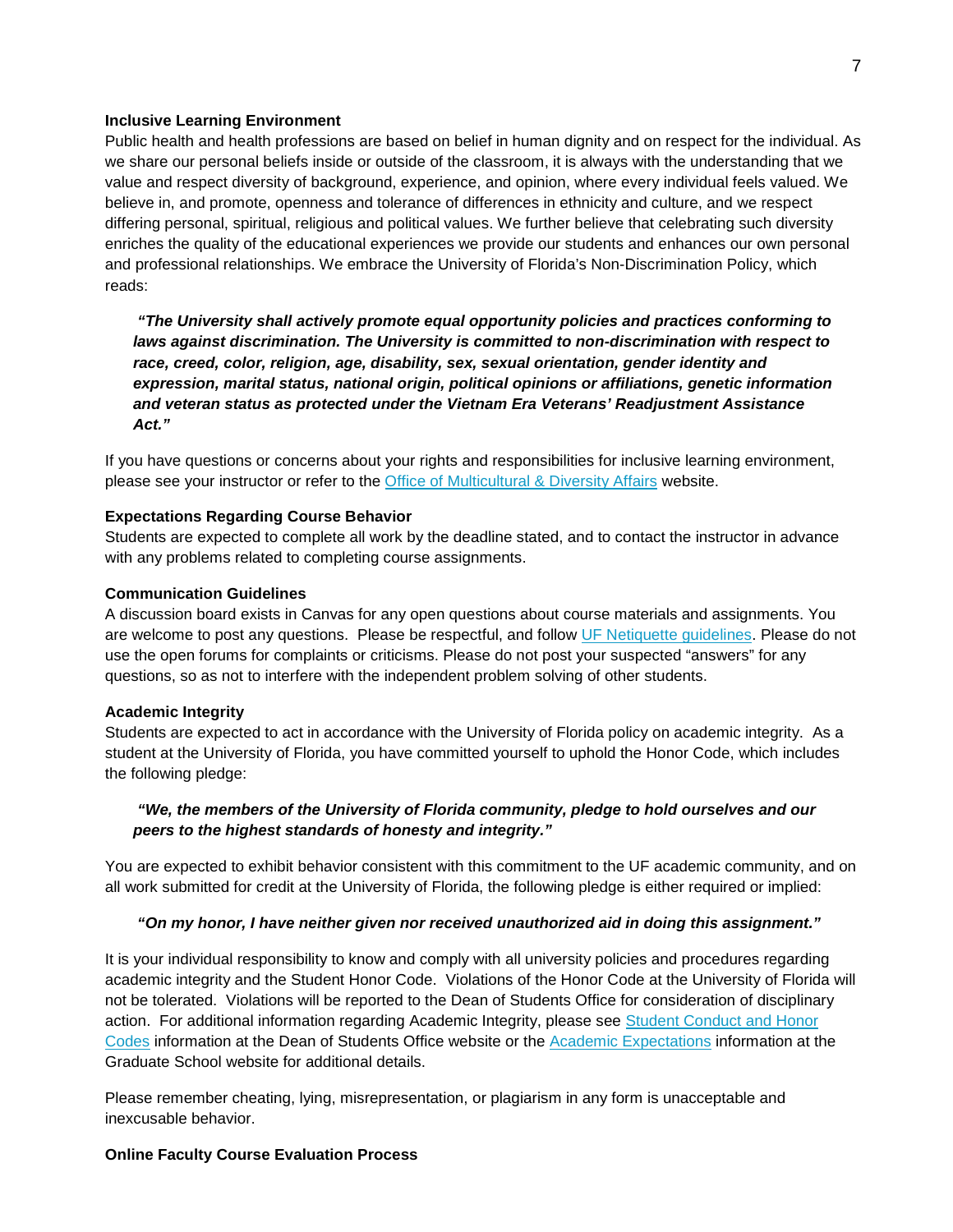For [student evaluations of teaching,](https://evaluations.ufl.edu/) all members of the class will be awarded one (1) bonus point if at least 80% of the enrolled class completes evaluations, and two (2) bonus points if 100% of the enrolled class completes evaluations.

Students are expected to provide feedback on the quality of instruction in this course by completing online [Faculty Course Evaluations.](https://evaluations.ufl.edu/) Evaluations are typically open during the last two or three weeks of the semester, but students will be given specific times when they are open. [Summary Results](https://evaluations.ufl.edu/results/) of these assessments are available to students.

## **SUPPORT SERVICES**

Please do not wait until you reach a crisis to come in and talk with us. We have helped many students through stressful situations impacting their academic performance. You are not alone so do not be afraid to ask for assistance.

#### **Accommodations for Students with Disabilities**

If you require classroom accommodation because of a disability, you must register with the Dean of Students [Office Disability Resource Center](https://drc.dso.ufl.edu/) (DRC) within the first week of class. The DRC will provide documentation of accommodations to you, which you then give to me as the instructor of the course to receive accommodations. Please make sure you provide this letter to me by the end of the second week of the course. The College is committed to providing reasonable accommodations to assist students in their coursework.

#### **Counseling and Student Health**

Students sometimes experience stress from academic expectations and/or personal and interpersonal issues that may interfere with their academic performance. If you find yourself facing issues that have the potential to or are already negatively affecting your coursework, you are encouraged to talk with an instructor and/or seek help through University resources available to you.

[The Counseling and Wellness Center](http://www.counseling.ufl.edu/) (352-392-1575) offers a variety of support services such as psychological assessment and intervention and assistance for math and test anxiety. Online and in person assistance is available.

If you are feeling overwhelmed or stressed, you can reach out for help through the [You Matter We Care](http://www.umatter.ufl.edu/) website, which is staffed by Dean of Students and Counseling Center personnel.

The Student Health Care Center at Shands is a satellite clinic of the main Student Health Care Center located on Fletcher Drive on campus. Student Health at Shands offers a variety of clinical services. The clinic is located on the second floor of the Dental Tower in the Health Science Center. For more information, contact the clinic at 392-0627 or check out the **Student Health Care Center** website.

Crisis intervention is always available 24/7 from the [Alachua County Crisis Center](http://www.alachuacounty.us/DEPTS/CSS/CRISISCENTER/Pages/CrisisCenter.aspx) at (352) 264-6789.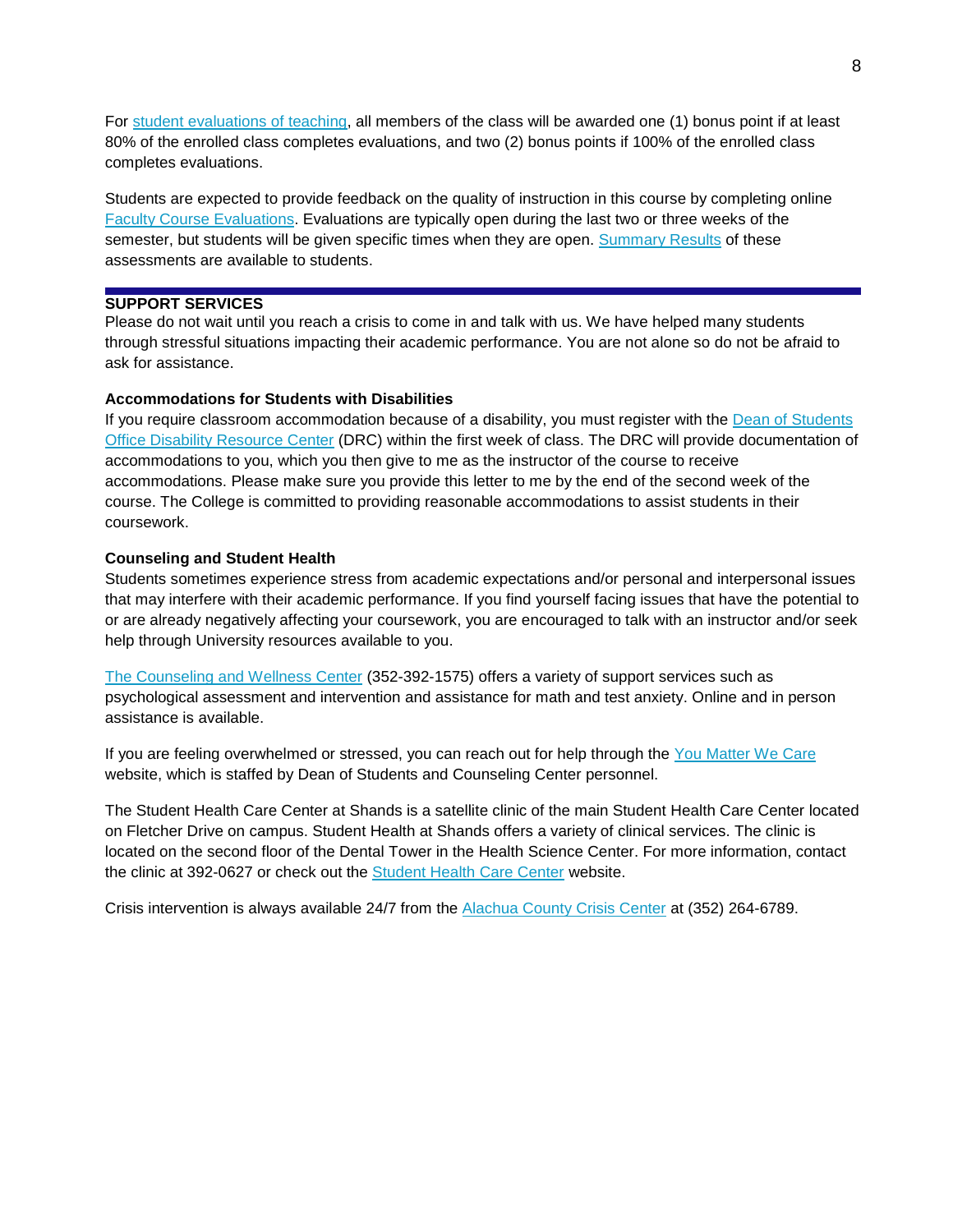# **APPENDIX ONE: Weekly Bibliography**

| Week             | <b>Readings</b>                                                                                                                                                                                                                                                                                                 |
|------------------|-----------------------------------------------------------------------------------------------------------------------------------------------------------------------------------------------------------------------------------------------------------------------------------------------------------------|
| 1                | Normal cognitive changes                                                                                                                                                                                                                                                                                        |
|                  | 01. IOM (Institute of Medicine). (2015). CHARACTERIZING AND ASSESSING COGNITIVE<br>AGING. In Dan G. Blazer, Kristine Yaffe, and Catharyn T. Liverman, (Editors). Cognitive Aging:<br>Progress in Understanding and Opportunities for Action (pp. 31-74). Washington, DC: The<br><b>National Academies Press</b> |
|                  | 02. IOM (Institute of Medicine). (2015). POPULATION-BASED INFORMATION ABOUT<br>COGNITIVE AGING. In Dan G. Blazer, Kristine Yaffe, and Catharyn T. Liverman, (Editors).<br>Cognitive Aging: Progress in Understanding and Opportunities for Action (pp. 75-108).<br>Washington, DC: The National Academies Press |
|                  | 03. Contemporary review 2009: Cognitive aging.<br>By Drag, Lauren L.; Bieliauskas, Linas A.<br>Journal of Geriatric Psychiatry and Neurology, Vol 23(2), Jun 2010, 75-93.<br>doi: 10.1177/0891988709358590                                                                                                      |
|                  | 04. Human neuroscience and the aging mind: A new look at old problems.<br>By Reuter-Lorenz, Patricia; Park, Denise C.<br>Journals of Gerontology: Psychological Sciences, 65B(4), 405-515.<br>doi: 10.1093/geronb/gbq035                                                                                        |
|                  | 05. Wilson, R. S., Capuano, A. W., Sytsma, J., Bennett, D. A., & Barnes, L. L. (2015). Cognitive<br>aging in older Black and White persons. Psychology and aging, 30(2), 279.                                                                                                                                   |
| $\boldsymbol{2}$ | Neuroimaging/neuroscience methods and aging                                                                                                                                                                                                                                                                     |
|                  | 06. Neuroimaging of healthy cognitive aging.<br>By Dennis, Nancy A.; Cabeza, Roberto<br>Craik, Fergus I. M. (Ed); Salthouse, Timothy A. (Ed), (2008). The handbook of aging and<br>cognition (3rd ed.), (pp. 1-54). New York, NY, US: Psychology Press, xi, 657 pp.                                             |
|                  | 07. Alterations in the BOLD fMRI signal with ageing and disease: a challenge for neuroimaging.<br>D'Esposito M, Deouell LY, Gazzaley A.<br>Nat Rev Neurosci. 2003 Nov; 4(11): 863-72.                                                                                                                           |
|                  | 08. Imaging aging: Present and future.<br>By Hayes, Scott M.; Cabeza, Roberto<br>Hofer, Scott M. (Ed); Alwin, Duane F. (Ed), (2008). Handbook of cognitive aging:<br>Interdisciplinary perspectives, (pp. 308-326). Thousand Oaks, CA, US: Sage Publications, Inc,<br>xiii, 730 pp.                             |
|                  | 09. Rentz, D. M., Rodriguez, M. A. P., Amariglio, R., Stern, Y., Sperling, R., & Ferris, S. (2013).<br>Promising developments in neuropsychological approaches for the detection of preclinical<br>Alzheimer's disease: a selective review. Alzheimer's research & therapy, 5(6), 1.                            |
|                  | 10. Schmidt, E. L., Burge, W., Visscher, K. M., & Ross, L. A. (2016). Cortical thickness in<br>frontoparietal and cingulo-opercular networks predicts executive function performance in older<br>adults. Neuropsychology, 30(3), 322.                                                                           |
|                  | 11. Friedman, D. (2013). The cognitive aging of episodic memory: a view based on the event-<br>related brain potential. Frontiers in behavioral neuroscience, 7, 111.                                                                                                                                           |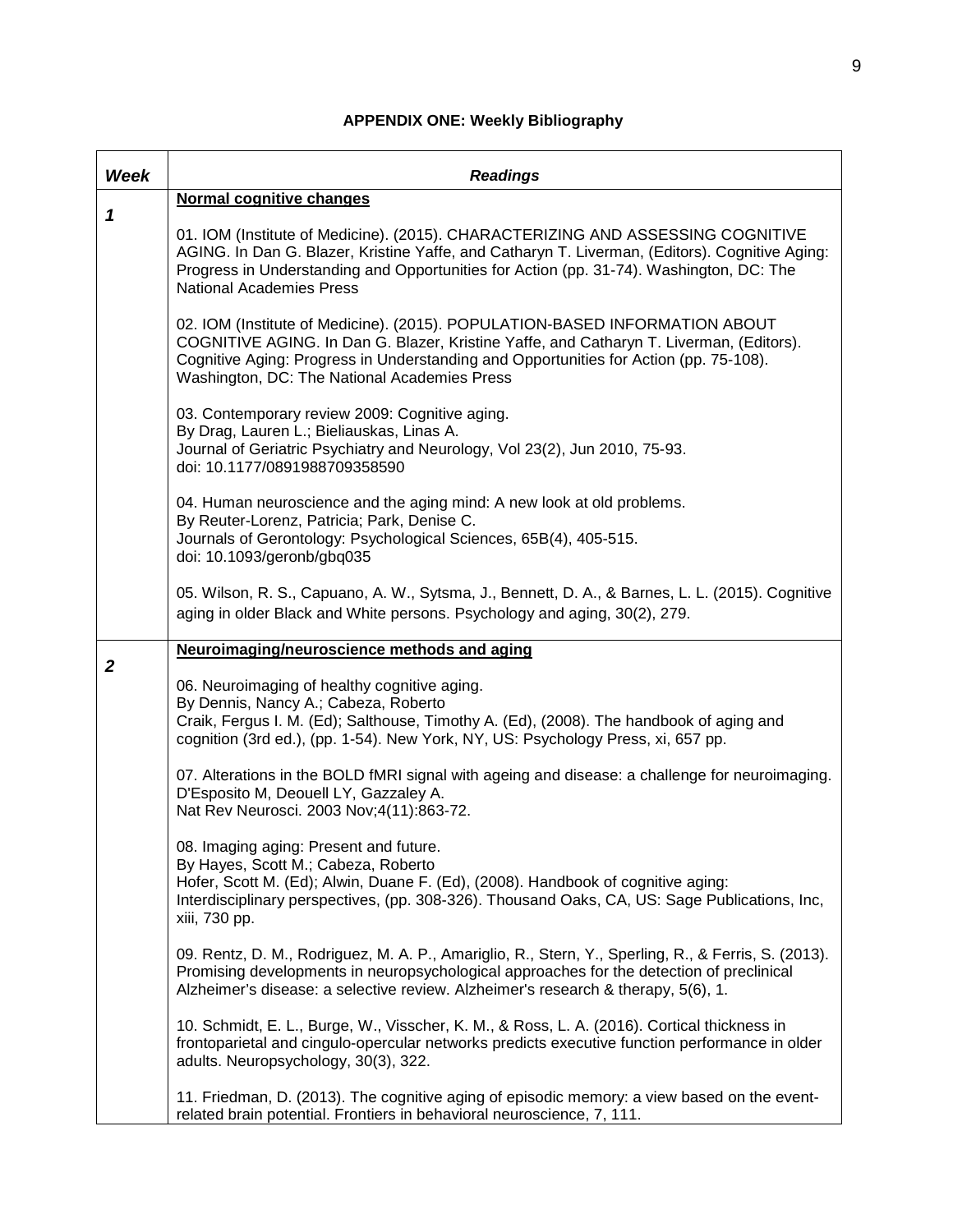| Week | <b>Readings</b>                                                                                                                                                                                                                                                                                                                      |
|------|--------------------------------------------------------------------------------------------------------------------------------------------------------------------------------------------------------------------------------------------------------------------------------------------------------------------------------------|
| 3    | <b>Memory aging</b>                                                                                                                                                                                                                                                                                                                  |
|      | 12. Tromp, D., Dufour, A., Lithfous, S., Pebayle, T., & Després, O. (2015). Episodic memory in<br>normal aging and Alzheimer disease: Insights from imaging and behavioral studies. Ageing<br>research reviews, 24, 232-262.                                                                                                         |
|      | 13. Danckert, S. L., & Craik, F. I. (2013). Does aging affect recall more than recognition<br>memory?. Psychology and aging, 28(4), 902.                                                                                                                                                                                             |
|      | 14. Aging reduces veridical remembering but increases false remembering:<br>Neuropsychological test correlates of remember-know judgments.<br>By McCabe, David P.; Roediger, Henry L., III; McDaniel, Mark A.; Balota, David A.<br>Neuropsychologia, Vol 47(11), Sep 2009, 2164-2173.<br>doi: 10.1016/j.neuropsychologia.2008.11.025 |
| 4    | <b>Visuospatial aging</b>                                                                                                                                                                                                                                                                                                            |
|      | 15. Lithfous, S., Dufour, A., & Després, O. (2013). Spatial navigation in normal aging and the<br>prodromal stage of Alzheimer's disease: insights from imaging and behavioral studies. Ageing<br>research reviews, 12(1), 201-213.                                                                                                  |
|      | 16. Path integration and the neural basis of the 'cognitive map.'<br>By McNaughton, Bruce L.; Battaglia, Francesco P.; Jensen, Ole; Moser, Edvard I.; Moser, May-<br><b>Britt</b>                                                                                                                                                    |
|      | Nature Reviews Neuroscience, Vol 7(8), Aug 2006, 663-678.<br>doi: 10.1038/nrn1932                                                                                                                                                                                                                                                    |
|      | 17. Visual dysfunction, neurodegenerative diseases, and aging.<br>By Jackson, Gregory R.; Owsley, Cynthia<br>Neurologic Clinics, Vol 21(3), Aug 2003, 709-728.<br>doi: 10.1016/S0733-8619(02)00107-X                                                                                                                                 |
|      | 18. Drag, L. L., Light, S. N., Langenecker, S. A., Hazlett, K. E., Wilde, E. A., Welsh, R.,  &<br>Bieliauskas, L. A. (2015). Patterns of frontoparietal activation as a marker for unsuccessful<br>visuospatial processing in healthy aging. Brain imaging and behavior, 1-11.                                                       |
| 5    | <b>The Dementias</b>                                                                                                                                                                                                                                                                                                                 |
|      | 19. Bhogal, P., Mahoney, C., Graeme-Baker, S., Roy, A., Shah, S., Fraioli, F.,  & Jäger, H. R.<br>(2013). The common dementias: a pictorial review. European radiology, 23(12), 3405-3417.                                                                                                                                           |
|      | 20. Frontotemporal dementia: a review for primary care physicians.<br>Cardarelli R, Kertesz A, Knebl JA.<br>Am Fam Physician. 2010 Dec 1;82(11):1372-7.<br>PMID: 21121521                                                                                                                                                            |
|      | 21. Neuropsychological and neuroimaging changes in preclinical Alzheimer's disease.<br>By Twamley, Elizabeth W.; Ropacki, Susan A. Legendre; Bondi, Mark W.<br>Journal of the International Neuropsychological Society, Vol 12(5), Sep 2006, 707-735.<br>doi: 10.1017/S1355617706060863                                              |
|      | 23. Semantic dementia: a unique clinicopathological syndrome.<br>Hodges JR, Patterson K.<br>Lancet Neurol. 2007 Nov;6(11):1004-14. Review.PMID: 17945154                                                                                                                                                                             |
|      | 24. Subcortical vascular dementia: Integrating neuropsychological and neuroradiologic data.<br>By Price, C. C.; Jefferson, A. L.; Merino, J. G.; Heilman, K. M.; Libon, D. J.<br>Neurology, Vol 65(3), Aug 2005, 376-382.<br>doi: 10.1212/01.WNL.0000168877.06011.15                                                                 |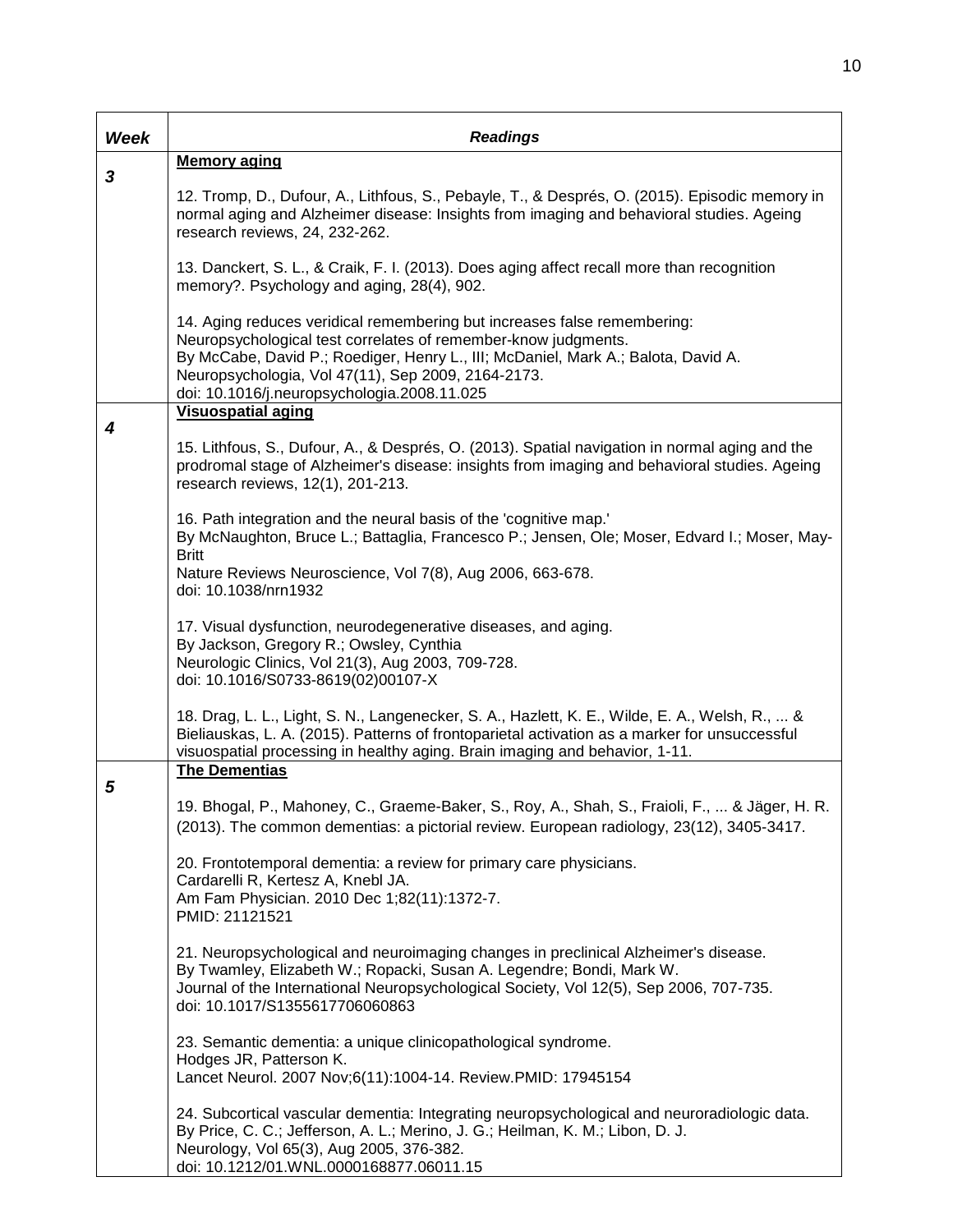| Week           | <b>Readings</b>                                                                                                                                                                                                                                                                                                             |
|----------------|-----------------------------------------------------------------------------------------------------------------------------------------------------------------------------------------------------------------------------------------------------------------------------------------------------------------------------|
|                | Possible explanations: White matter accounts                                                                                                                                                                                                                                                                                |
| 6              | 27. Bennett, I. J., & Madden, D. J. (2014). Disconnected aging: cerebral white matter integrity<br>and age-related differences in cognition. Neuroscience, 276, 187-205.                                                                                                                                                    |
|                | 28. Sasson, E., Doniger, G. M., Pasternak, O., Tarrasch, R., & Assaf, Y. (2013). White matter<br>correlates of cognitive domains in normal aging with diffusion tensor imaging. Frontiers in<br>neuroscience, 7, 32.                                                                                                        |
|                | 29. Borghesani, P. R., Madhyastha, T. M., Aylward, E. H., Reiter, M. A., Swarny, B. R., Schaie,<br>K. W., & Willis, S. L. (2013). The association between higher order abilities, processing speed,<br>and age are variably mediated by white matter integrity during typical aging. Neuropsychologia,<br>51(8), 1435-1444. |
|                | 30. Bender, A. R., Völkle, M. C., & Raz, N. (2016). Differential aging of cerebral white matter in<br>middle-aged and older adults: a seven-year follow-up. Neuroimage, 125, 74-83.                                                                                                                                         |
|                | 31. Neuropsychology of vascular dementia.<br>By Price, C. C., Nguyen, P., Lamar, M., Libon, D.<br>In Neuropsychology of Cardiovascular Diseases (in press) Psychology Press.                                                                                                                                                |
|                | The cognitive neuropsychology of depression in the elderly                                                                                                                                                                                                                                                                  |
| $\overline{7}$ | 32. The cognitive neuropsychology of depression in the elderly<br>LUCIE L. HERRMANN, GUY M. GOODWIN and KLAUS P. EBMEIER<br>Psychological Medicine / Volume 37 / Issue 12, pp 1693 -1702<br>DOI:10.1017/S0033291707001134                                                                                                   |
|                | 33. Geriatric depression and cognitive impairment.<br>By Steffens, D. C.; Potter, G. G.<br>Psychological Medicine: A Journal of Research in Psychiatry and the Allied Sciences, Vol<br>38(2), Feb 2008, 163-175.<br>doi: 10.1017/S003329170700102X                                                                          |
|                | 34. Dotson, V. M., Zonderman, A. B., Kraut, M. A., & Resnick, S. M. (2013). Temporal<br>relationships between depressive symptoms and white matter hyperintensities in older men<br>and women. International journal of geriatric psychiatry, 28(1), 66-74.                                                                 |
|                | 35. Depression and risk for Alzheimer disease: systematic review, meta-analysis, and<br>metaregression analysis.<br>Ownby RL, Crocco E, Acevedo A, John V, Loewenstein D.                                                                                                                                                   |
|                | Arch Gen Psychiatry. 2006 May;63(5):530-8. PMID: 16651510                                                                                                                                                                                                                                                                   |
|                | 36. How late-life depression affects cognition: neural mechanisms.<br>Crocco EA, Castro K, Loewenstein DA.<br>Curr Psychiatry Rep. 2010 Feb; 12(1): 34-8. Review. PMID: 20425308                                                                                                                                            |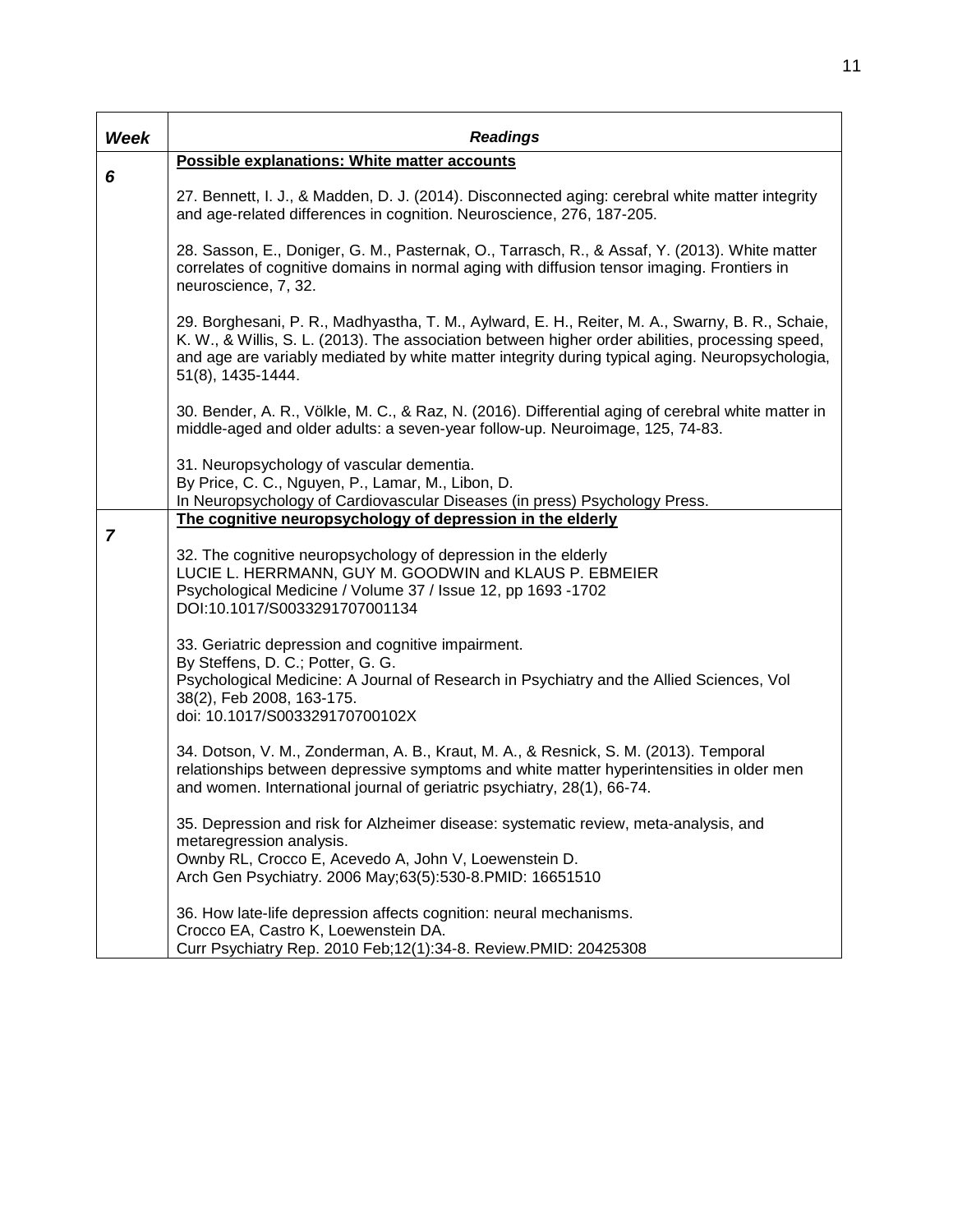| Week | <b>Readings</b>                                                                                                                                                                                                                                                                                                                                                                                                                                                             |
|------|-----------------------------------------------------------------------------------------------------------------------------------------------------------------------------------------------------------------------------------------------------------------------------------------------------------------------------------------------------------------------------------------------------------------------------------------------------------------------------|
| 8    | Stress-diathesis models of cognitive aging: Sample case of post-operative cognitive<br>dysfunction                                                                                                                                                                                                                                                                                                                                                                          |
|      |                                                                                                                                                                                                                                                                                                                                                                                                                                                                             |
|      | 37. Post operative cognitive disorders. Price, C. C., Tanner, J., Monk, T. G. In G. Mashour<br>(Ed), Neuroscientific Foundations of Anesthesiology, Oxford University Press.(in press).                                                                                                                                                                                                                                                                                     |
|      | 38. Defining postoperative cognitive dysfunction.<br>Rasmussen LS. Eur J Anaesthesiol. 1998 Nov;15(6):761-4.<br>PMID: 9884870                                                                                                                                                                                                                                                                                                                                               |
|      | 39. Detection of postoperative cognitive decline after coronary artery bypass graft surgery is<br>affected by the number of neuropsychological tests in the assessment battery. Lewis MS,<br>Maruff P, Silbert BS, Evered LA, Scott DA.<br>Ann Thorac Surg. 2006 Jun;81(6):2097-104.<br>PMID: 16731137                                                                                                                                                                      |
|      | 40. Predictors of cognitive dysfunction after major noncardiac surgery.<br>Monk TG, Weldon BC, Garvan CW, Dede DE, van der Aa MT, Heilman KM, Gravenstein JS.<br>Anesthesiology. 2008 Jan; 108(1): 18-30.<br>PMID: 18156878                                                                                                                                                                                                                                                 |
|      | 41. Interactive effects of stress and aging on structural plasticity in the prefrontal cortex. Bloss<br>EB, Janssen WG, McEwen BS, Morrison JH.<br>J Neurosci. 2010 May 12;30(19):6726-31. PMID: 20463234                                                                                                                                                                                                                                                                   |
|      | 42. Cognitive reserve.Stern Y. Neuropsychologia. 2009 Aug;47(10):2015-28. Epub 2009 Mar<br>13. PMID: 19467352                                                                                                                                                                                                                                                                                                                                                               |
| 9    | <b>Cardiovascular function and stroke</b>                                                                                                                                                                                                                                                                                                                                                                                                                                   |
|      | 47. American Heart Association. Heart Disease and Stroke Statistics - 2016 Update                                                                                                                                                                                                                                                                                                                                                                                           |
|      | 43. Cognitive profiles in heart failure: A cluster analytic approach. doi:<br>10.1080/13803395.2012.663344 By Miller, Lindsay A.; Spitznagel, Mary Beth; Alosco, Michael<br>L.; Cohen, Ronald A.; Raz, Naftali; Sweet, Lawrence H.; Colbert, Lisa; Josephson, Richard;<br>Hughes, Joel; Rosneck, Jim; Gunstad, John Journal of Clinical and Experimental<br>Neuropsychology, Vol 34(5), Jun 2012, 509-520.                                                                  |
|      | 44. Obesity is associated with reduced white matter integrity in otherwise healthy adults. doi:<br>10.1038/oby.2010.312 By Stanek, Kelly M.; Grieve, Stuart M.; Brickman, Adam M.;<br>Korgaonkar, Mayuresh S.; Paul, Robert H.; Cohen, Ronald A.; Gunstad, John J. Obesity, Vol<br>19(3), Mar 2011, 500-504.                                                                                                                                                                |
|      | 46. The Relationship Between Frontal Gray Matter Volume and Cognition Varies Across the<br>Healthy Adult Lifespan. doi: 10.1097/01.JGP.0000238502.40963.ac By Zimmerman, Molly E.;<br>Brickman, Adam M.; Paul, Robert H.; Grieve, Stuart M.; Tate, David F.; Gunstad, John; Cohen,<br>Ronald A.; Aloia, Mark S.; Williams, Leanne M.; Clark, C. Richard; Whitford, Thomas J.;<br>Gordon, Evian The American Journal of Geriatric Psychiatry, Vol 14(10), Oct 2006, 823-833. |
|      | 48. Review of longer-term problems after disabling stroke<br>John Young, Jenni Murray and Anne Forster<br>Reviews in Clinical Gerontology / Volume 13 / Issue 01, pp 55 -65<br>DOI:10.1017/S0959259803013157 (About DOI)                                                                                                                                                                                                                                                    |
|      | 50. Ankolekar, S., Renton, C., Sare, G., Ellender, S., Sprigg, N., Wardlaw, J. M.,  & ENOS<br>Trial Investigators. (2014). Relationship between poststroke cognition, baseline factors, and<br>functional outcome: data from "efficacy of nitric oxide in stroke" trial. Journal of Stroke and<br>Cerebrovascular Diseases, 23(7), 1821-1829.                                                                                                                               |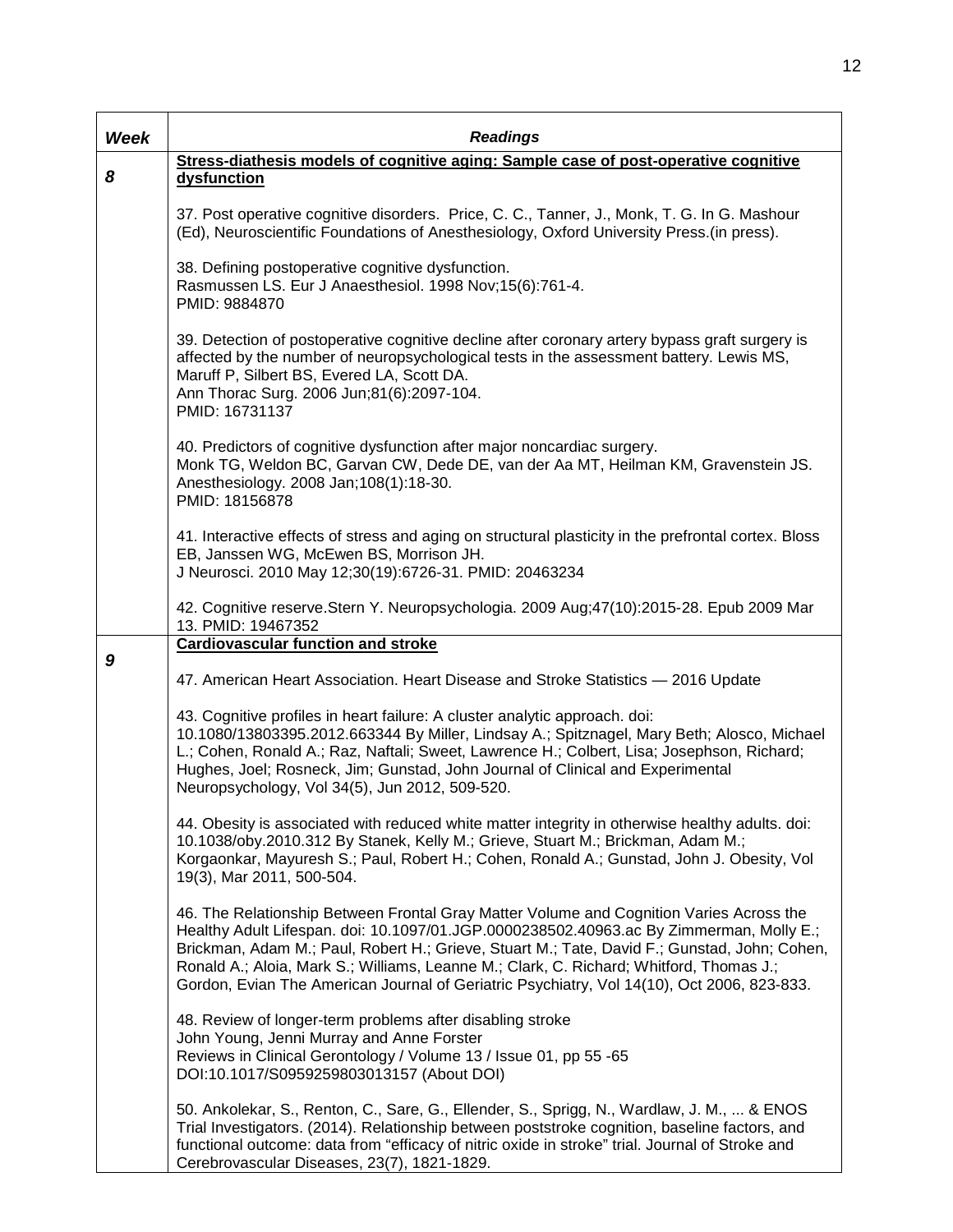| Week | <b>Readings</b>                                                                                                                                                                                                                                                                                                                                                                                                                                                                                                                                                 |
|------|-----------------------------------------------------------------------------------------------------------------------------------------------------------------------------------------------------------------------------------------------------------------------------------------------------------------------------------------------------------------------------------------------------------------------------------------------------------------------------------------------------------------------------------------------------------------|
|      | Parkinson's disease: Cognitive sequelae                                                                                                                                                                                                                                                                                                                                                                                                                                                                                                                         |
| 10   | 53. Cognitive dysfunction in Parkinson's disease: the role of frontostriatal circuitry. Owen AM.<br>Neuroscientist. 2004 Dec; 10(6): 525-37. Review. PMID: 15534038                                                                                                                                                                                                                                                                                                                                                                                             |
|      | 54. The progression of Parkinson disease: a hypothesis. Lang AE. Neurology. 2007 Mar<br>20;68(12):948-52.PMID: 17372132                                                                                                                                                                                                                                                                                                                                                                                                                                         |
|      | 55. The distinct cognitive syndromes of Parkinson's disease: 5 year follow-up of the<br>CamPaIGN cohort. Williams-Gray CH, Evans JR, Goris A, Foltynie T, Ban M, Robbins TW,<br>Brayne C, Kolachana BS, Weinberger DR, Sawcer SJ, Barker RA. Brain. 2009 Nov;132(Pt<br>11):2958-69. Epub 2009 Oct 7.PMID: 19812213                                                                                                                                                                                                                                              |
|      | 56. DLB and PDD boundary issues: diagnosis, treatment, molecular pathology, and<br>biomarkers. Lippa CF, Duda JE, Grossman M, Hurtig HI, Aarsland D, Boeve BF, Brooks DJ,<br>Dickson DW, Dubois B, Emre M, Fahn S, Farmer JM, Galasko D, Galvin JE, Goetz CG,<br>Growdon JH, Gwinn-Hardy KA, Hardy J, Heutink P, Iwatsubo T, Kosaka K, Lee VM, Leverenz<br>JB, Masliah E, McKeith IG, Nussbaum RL, Olanow CW, Ravina BM, Singleton AB, Tanner CM,<br>Trojanowski JQ, Wszolek ZK; DLB/PDD Working Group. Neurology. 2007 Mar 13;68(11):812-<br>9. PMID: 17353469 |
|      | 57. Deep Brain Stimulation and the Role of the Neuropsychologist.<br>By Okun, Michael S.; Rodriguez, Ramon L.; Mikos, Ania; Miller, Kimberly; Kellison, Ida; Kirsch-<br>Darrow, Lindsey; Wint, Dylan P.; Springer, Utaka; Fernandez, Hubert H.; Foote, Kelly D.;<br>Crucian, Gregory; Bowers, Dawn<br>The Clinical Neuropsychologist, Vol 21(1), Jan 2007, 162-189.<br>doi: 10.1080/13825580601025940                                                                                                                                                           |
|      | 58. Pigott, K., Rick, J., Xie, S. X., Hurtig, H., Chen-Plotkin, A., Duda, J. E.,  & Siderowf, A.<br>(2015). Longitudinal study of normal cognition in Parkinson disease. Neurology, 85(15), 1276-<br>1282.                                                                                                                                                                                                                                                                                                                                                      |
|      | <b>Interventions 1</b>                                                                                                                                                                                                                                                                                                                                                                                                                                                                                                                                          |
| 11   | 59. Fitness Effects on the Cognitive Function of Older Adults: A Meta-Analytic Study By<br>Stanley Colcombe and Arthur F. Kramer<br>Psychological Science 2003 14: 125, DOI: 10.1111/1467-9280.t01-1-01430                                                                                                                                                                                                                                                                                                                                                      |
|      | 60. Neurocognitive aging and cardiovascular fitness: recent findings and future directions.<br>Colcombe SJ, Kramer AF, McAuley E, Erickson KI, Scalf P.<br>J Mol Neurosci. 2004;24(1):9-14. Review.PMID: 15314244                                                                                                                                                                                                                                                                                                                                               |
|      | 61. Hayes, S. M., Hayes, J. P., Cadden, M., & Verfaellie, M. (2013). A review of<br>cardiorespiratory fitness-related neuroplasticity in the aging brain. Frontiers in aging<br>neuroscience, 5, 31.                                                                                                                                                                                                                                                                                                                                                            |
|      | 62. Chapman, S. B., Aslan, S., Spence, J. S., Keebler, M. W., DeFina, L. F., Didehbani, N.,<br>& D'Esposito, M. (2016). Distinct Brain and Behavioral Benefits from Cognitive vs. Physical<br>Training: A Randomized Trial in Aging Adults. Frontiers in Human Neuroscience, 10.                                                                                                                                                                                                                                                                                |
|      | 63. Voss, M. W., Weng, T. B., Burzynska, A. Z., Wong, C. N., Cooke, G. E., Clark, R.,  &<br>McAuley, E. (2016). Fitness, but not physical activity, is related to functional integrity of brain<br>networks associated with aging. Neurolmage, 131, 113-125.                                                                                                                                                                                                                                                                                                    |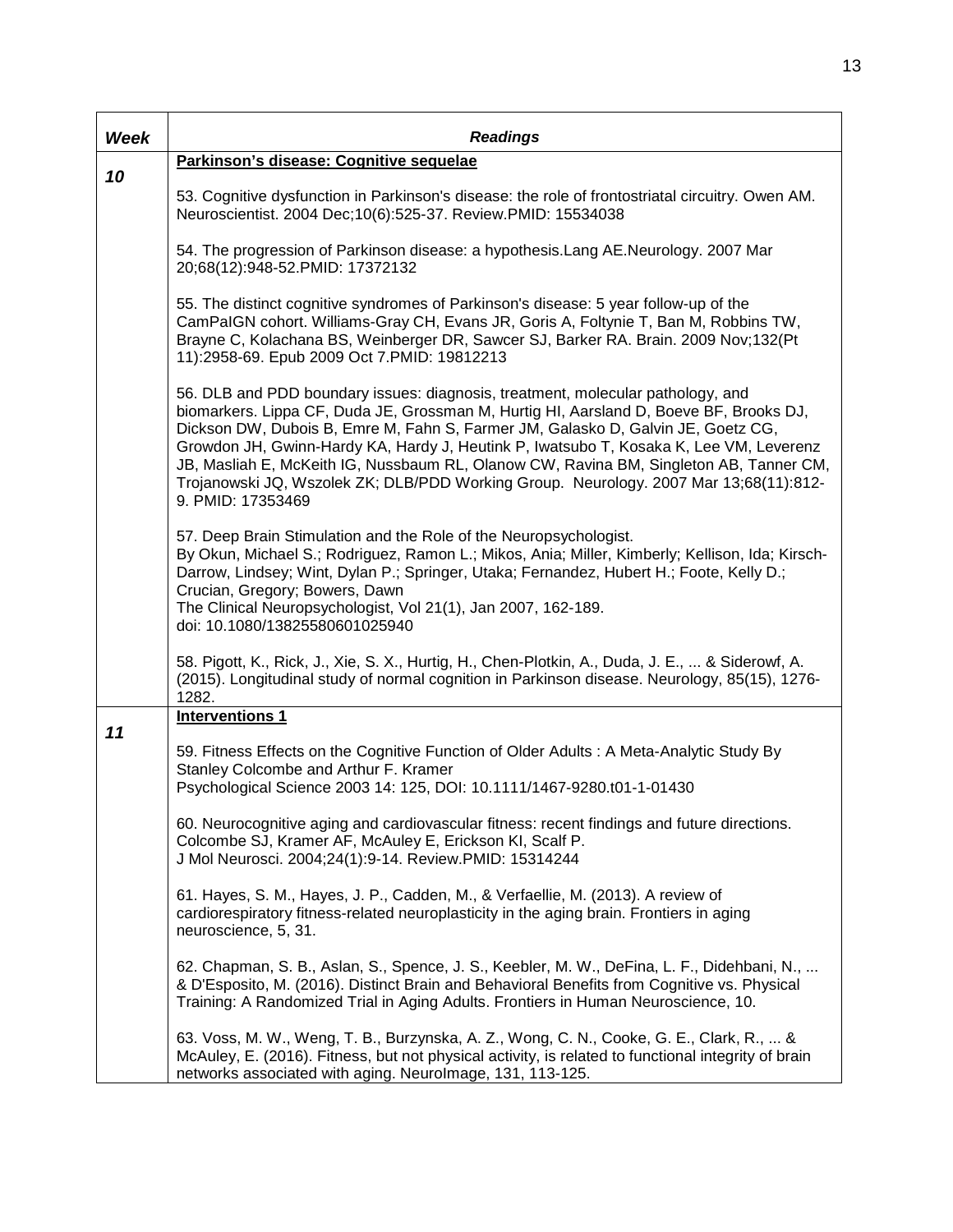| Week | <b>Readings</b>                                                                                                                                                                                                                                                                                                                                                             |
|------|-----------------------------------------------------------------------------------------------------------------------------------------------------------------------------------------------------------------------------------------------------------------------------------------------------------------------------------------------------------------------------|
| 12   | <b>Interventions 2</b>                                                                                                                                                                                                                                                                                                                                                      |
|      | 64. Kueider AM, Parisi JM, Gross AL, Rebok GW (2012) Computerized Cognitive Training with<br>Older Adults: A Systematic Review. PLoS ONE 7(7): e40588.<br>doi:10.1371/journal.pone.0040588                                                                                                                                                                                  |
|      | 65. IOM (Institute of Medicine). (2015). RISK AND PROTECTIVE FACTORS AND<br>INTERVENTIONS: GENERAL COGNITIVE AGING INTERVENTIONS AND NEXT STEPS. In<br>Dan G. Blazer, Kristine Yaffe, and Catharyn T. Liverman, (Editors). Cognitive Aging: Progress<br>in Understanding and Opportunities for Action (pp. 187-208). Washington, DC: The National<br><b>Academies Press</b> |
|      | 66. IOM (Institute of Medicine). (2015). RISK AND PROTECTIVE FACTORS AND<br>INTERVENTIONS: LIFESTYLE AND PHYSICAL<br>ENVIRONMENT. In Dan G. Blazer, Kristine Yaffe, and Catharyn T. Liverman, (Editors).<br>Cognitive Aging: Progress in Understanding and Opportunities for Action (pp. 109-148).<br>Washington, DC: The National Academies Press                          |
|      | 67. IOM (Institute of Medicine). (2015). PUBLIC EDUCATION AND KEY MESSAGES. In Dan<br>G. Blazer, Kristine Yaffe, and Catharyn T. Liverman, (Editors). Cognitive Aging: Progress in<br>Understanding and Opportunities for Action (pp. 257-294). Washington, DC: The National<br><b>Academies Press</b>                                                                      |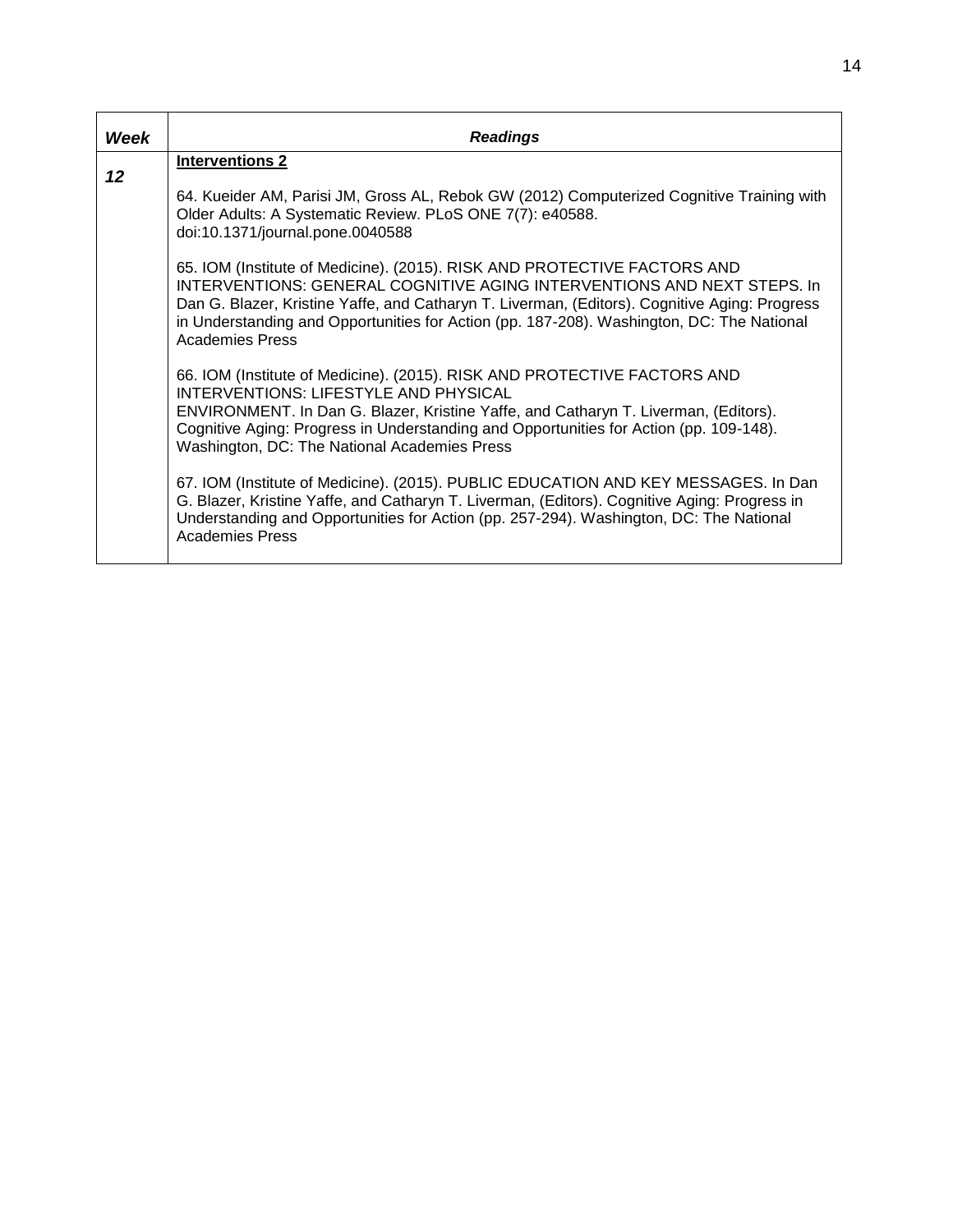### **Appendix Two: Acceptable Collaboration**

### **On Collaboration**

What constitutes acceptable levels of collaboration in this class? Please just treat this as "continuing education". It is here for your reference, but if (after reading this) you feel like you may have gone beyond acceptable and want to discuss it, please get in touch with me or one of the teaching assistants at your convenience.

The short answer about how much collaboration is acceptable is "As specified in the syllabus, and in the UF Honor Code". Let's review those items quickly, and then go a little deeper.

=========

#### **1. UF Honor Code:**

A key phrase in this honor code relates to "ambiguity": "It is the responsibility of the student to seek clarification on whether or not use of materials or collaboration or consultation with another person is authorized prior to engaging in any act of such use, collaboration or consultation. If a faculty member has authorized a student to use materials or to collaborate or consult with another person in limited circumstances, the student shall not exceed that authority. If the student wishes to use any materials or collaborate or consult with another person in circumstances to which the authority does not plainly extend, the student shall first ascertain with the faculty member whether the use of materials, collaboration or consultation is authorized. ". This is taken from the [UF regulations website.](http://regulations.ufl.edu/chapter4/4041-2008.pdf)

Key phrasing with regard to collaboration:

(a) Plagiarism. A student shall not represent as the student's own work all or any portion of the work of another. Plagiarism includes but is not limited to:

1. Quoting oral or written materials including but not limited to those found on the internet, whether published or unpublished, without proper attribution.

2. Submitting a document or assignment which in whole or in part is identical or substantially identical to a document or assignment not authored by the student.

(b) Unauthorized Use of Materials or Resources ("Cheating"). A student shall not use unauthorized materials or resources in an academic activity. Unauthorized materials or resources shall include:

1. Any paper or project authored by the student and presented by the student for the satisfaction of any academic requirement if the student previously submitted substantially the same paper or project to satisfy an academic requirement and did not receive express authorization to resubmit the paper or project.

2. Any materials or resources prepared by another student and used without the other student's express consent or without proper attribution to the other student.

3. Any materials or resources which the faculty member has notified the student or the class are prohibited.

4. Use of a cheat sheet when not authorized to do so or use of any other resources or materials during an examination, quiz, or other academic activity without the express permission of the faculty member, whether access to such resource or materials is through a cell phone, PDA, other electronic device, or any other means.

(c) Prohibited Collaboration or Consultation. A student shall not collaborate or consult with another person on any academic activity unless the student has the express authorization from the faculty member.

1. Prohibited collaboration or consultation shall include but is not limited to: